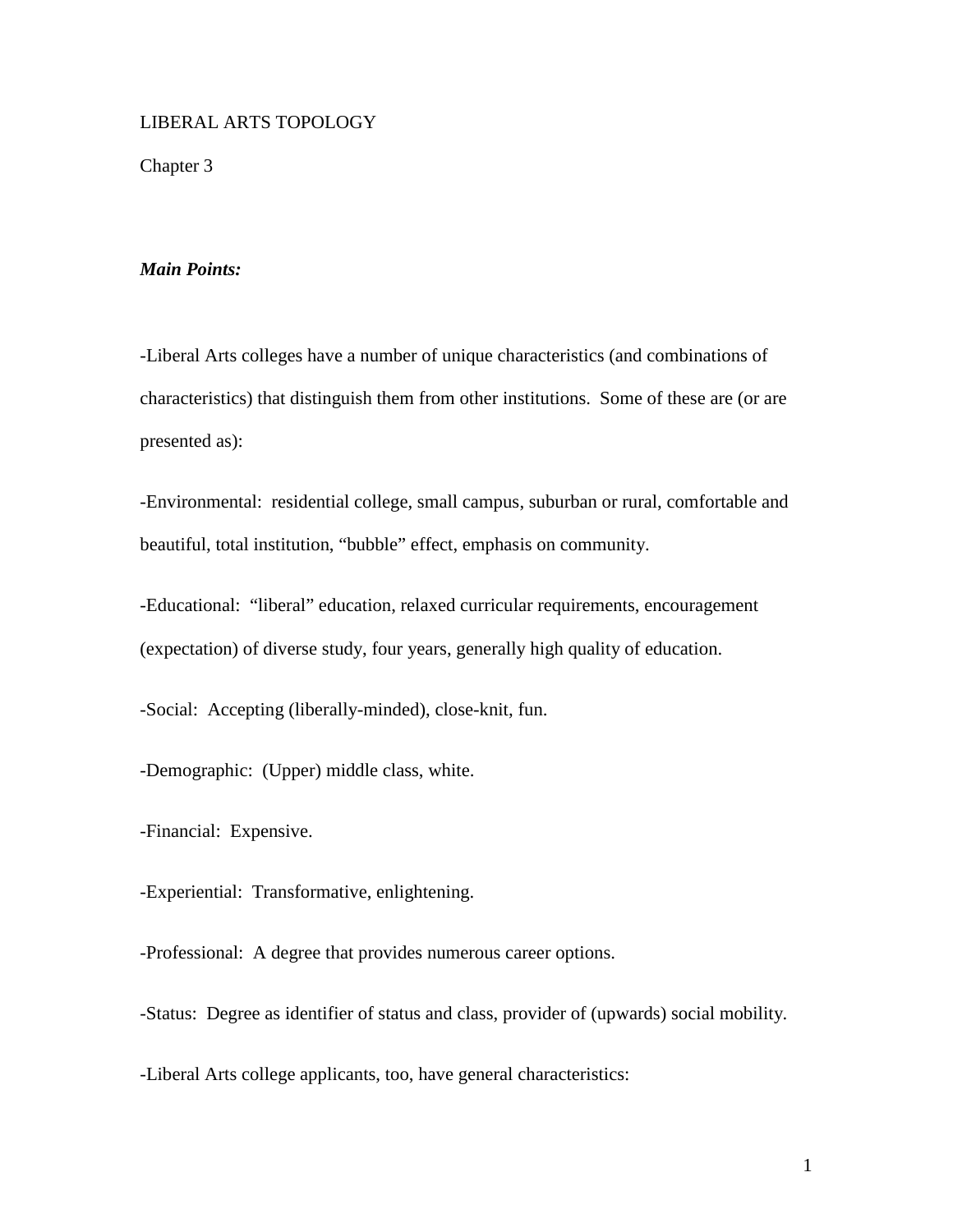-Racial: White.

-Wealth: Upper middle class.

-Education: High school grads, often prep schooled, (seemingly) intelligent and interested, engageable.

-Status: Undergrad degree as a right of passage (for those within high status group), and as a means to greater status for those below (first gen grads).

-Wealth: Undergrad degree as necessary to maintain middle-class wealth (or rise), or to gain middle-class wealth (for those below it).

-Educational/Professional Interests: More often than not applicants are indecisive (they don't know what they want to do in life—liberal arts degree a way of delaying, and making, choice), degree seen as flexible enough to allow students many options even after college (the truth of this is dubious though, increasingly so).

-Personal Interests: Seeking a transformative experience, a social (fun!) experience, looking for friends for life.

-Parent who attended.

 There are a number of characteristics that distinguish Liberal Arts colleges from other institutions of higher education, and while few (perhaps no) schools will attain or include all of them, there is a clear "ideal type" of these colleges that we can define.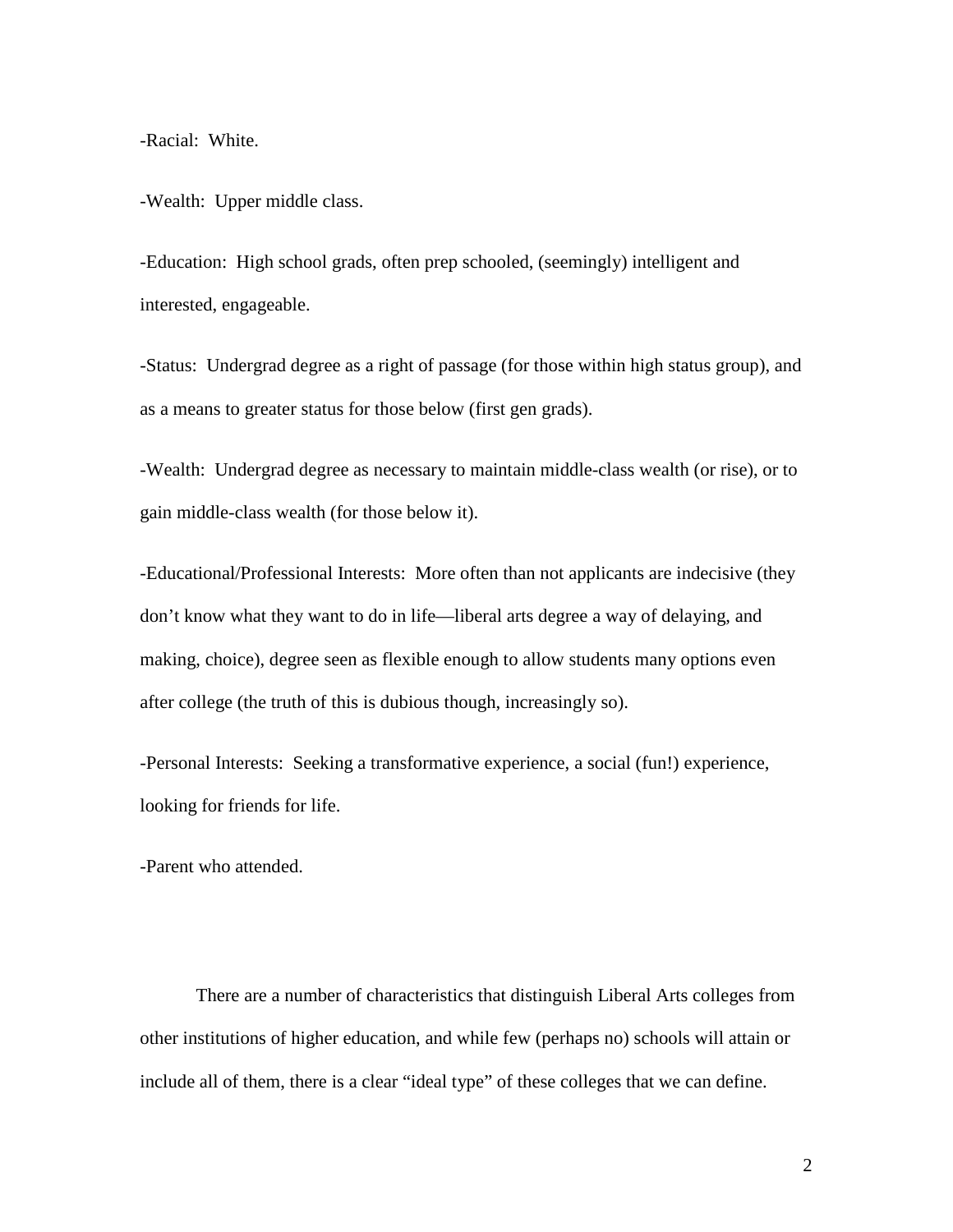Some of these characteristics, such as the liberal curriculum and intimate social atmosphere, constitute the majority of the attractive rhetoric that admissions (and alumni) departments employ to attract students and donations, while other characteristics, such as the relative isolation of the campus from the surrounding community, are often hidden, ignored, or spun as positive elements – we will address both kinds of characteristics here, and briefly sketch where they come from.

 The students who apply to liberal arts colleges also have distinct characteristics that distinguish them from, say, students who apply to professional schools, large state universities, and from students who do no apply to college. Again, we will deal with an ideal type, whose characteristics not always be shared by every applicant, but more frequently than not, will. These characteristics also differ in how obvious (or hidden) they are, and how colleges and students discuss and deal with them – the upper middle class status of the majority of liberal arts students, for example, is never explicitly discussed in school rhetoric. However, student culture and social stratification is largely shaped around differences of wealth, and students are well aware of the stigmas attached to being identified as a student of a lesser class.

 A great percentage of this book will deal specifically to how student (campus) culture is shaped by the various characteristics of the college and of the entering students themselves, and how, in turn, this culture shapes the students and the campus as a whole. As such, we must first turn to what kind of institution and school a Liberal Arts college is, and what kinds of students apply, are admitted, and enroll there.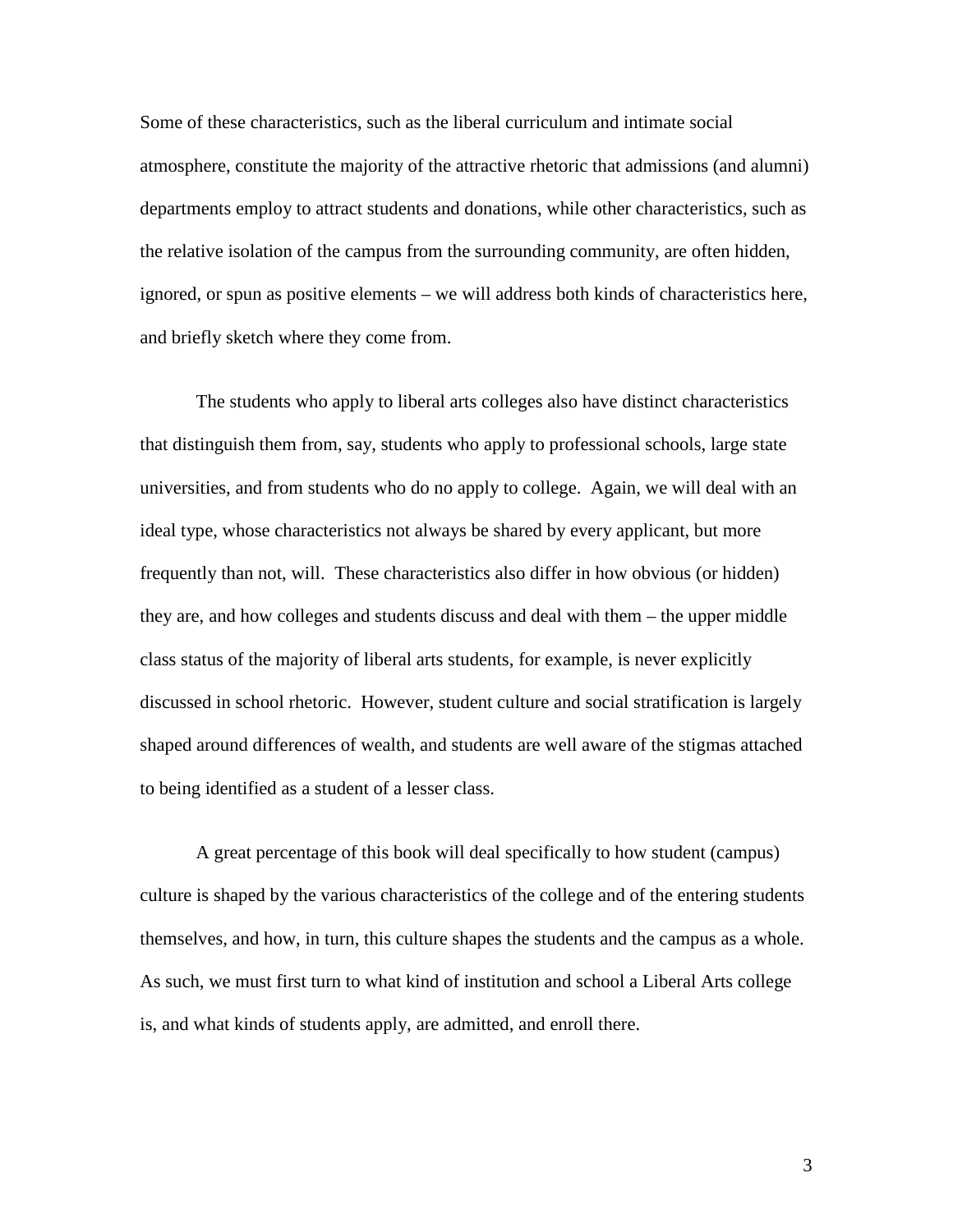#### *Characteristics of Liberal Arts Colleges*

 The basic characteristics of an ideal liberal arts college are relatively well-known, and so we will spend little time laying them out, but will do so according to the loose categories of similarity of their characteristics.

Liberal Arts colleges are typically small in population compared, with student bodies often around 2,000 students – significantly greater or fewer students than this can have substantial effects on the culture of the school.

The one thing that I noticed right off the bat was the tight knit community of the Hamilton campus. There are only 1,700 kids here, so everyone knew everyone. The person that I roomed with, we'd just be walking around like through the campus, and he would say hi to just about everyone that we passed, just because everyone knew everyone, not maybe not as best friends but indirectly through classes or something. I mean they just kind of all knew each other. I thought that was really nice. [Frank 01-02]

Correspondingly, the size of the campus (which is almost always centralized and exclusive) is often relatively small, though the practical campus size (including outlying areas inhabited by students that may not formally be in the campus) might be twice the size depending on how contained the campus housing is. Generally, Liberal Arts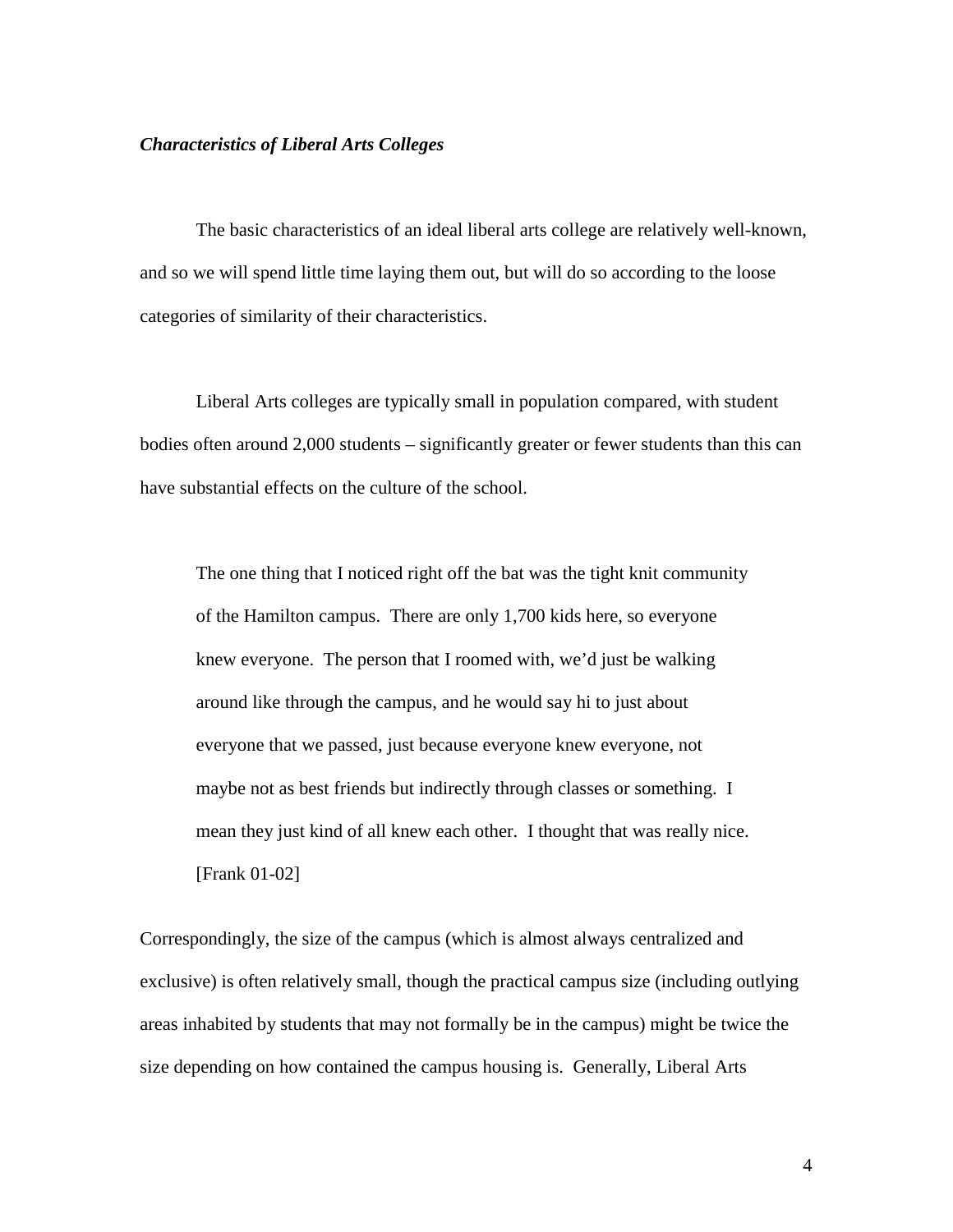colleges are pedestrian, and so can never exceed a size reasonable for individuals to traverse a number of times per day. Related to this, Liberal Arts colleges are *residential* – students live nearby to where they work, recreate, study, party, and participate in other activities. Students' basic needs are all met on campus, and the demands of the students' academic and social lives normally mean that students spend the vast majority of their time on the campus, which is intentionally designed as a kind of *total institution* to accommodate the ever-present student population.

In the same way that students devote themselves spatially to the college, they spend a great deal of time there – four years, for typically eight months per year, with the majority if not all of each day spent on campus.

While the specifics of the education Liberal Arts schools provide may vary greatly, they all tend to fall within certain boundaries. The education is "liberal," which typically means that the curricular requirements on students are relaxed, and students are either required or encouraged to take classes in a variety of fields before they graduate, though they will focus in one and end up taking about a third to a quarter of their coursework in it. Correspondingly, courses in a wide variety of study are offered, often with the option of self-designed and/or interdisciplinary concentrations for students who can't find exactly what they are looking for in the regular curriculum.

While (arguably) the quality of the education will vary widely from college to college, the majority of Liberal Arts colleges are recognized as providing a very good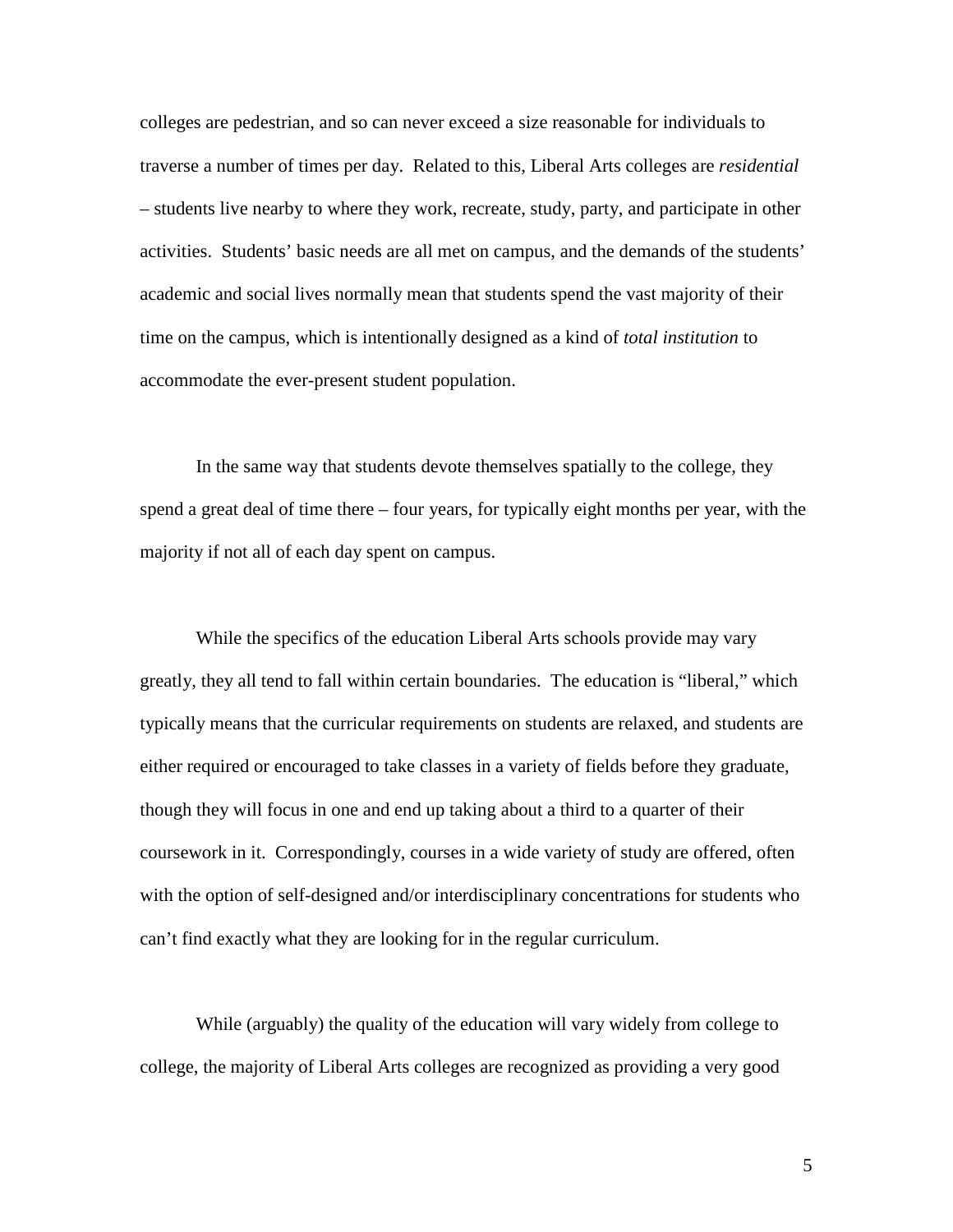education. Colleges often city their high faculty-student ratios as a way of indicating the social and intimate nature of the education, with the general assumption underlying all of this that the greater individual attention to a student, the better. Indeed, liberal arts colleges often have the best faculty-student ratios amongst all colleges. As a consequence of the perceived high level of education (and corresponding difficulty and demand of the work students have to go through), it is generally thought that job applicants with liberal arts degrees are often well received by employers. The validity of this perception is questionable, however – the comparative market value of a liberal arts graduate has declined in the same way as all graduates of undergrad colleges have, and perhaps more so than other types of schools. Nevertheless, the liberal arts degree certainly still has a great deal of objective value, in no small part due to the perceived high quality of the liberal arts education.

The demographics of Liberal Arts colleges can vary widely between institutions, but the common notion that the majority of students who enroll are middle-class and white still has merit, though it is also true liberal arts colleges have undergone significant diversification (relative to their history) in the past few decades. [other demographic info – could say a lot here, but we may not need to] **Dan: how much can we assume of the reader?]** 

Directly related (causally) to the class of the typical student is the expense of the college. Liberal Arts colleges have some of the highest tuitions in America, and are growing at rates commensurate with the general increases in education costs. Obviously, the extreme expense has a direct effect on what kind of students will apply, and despite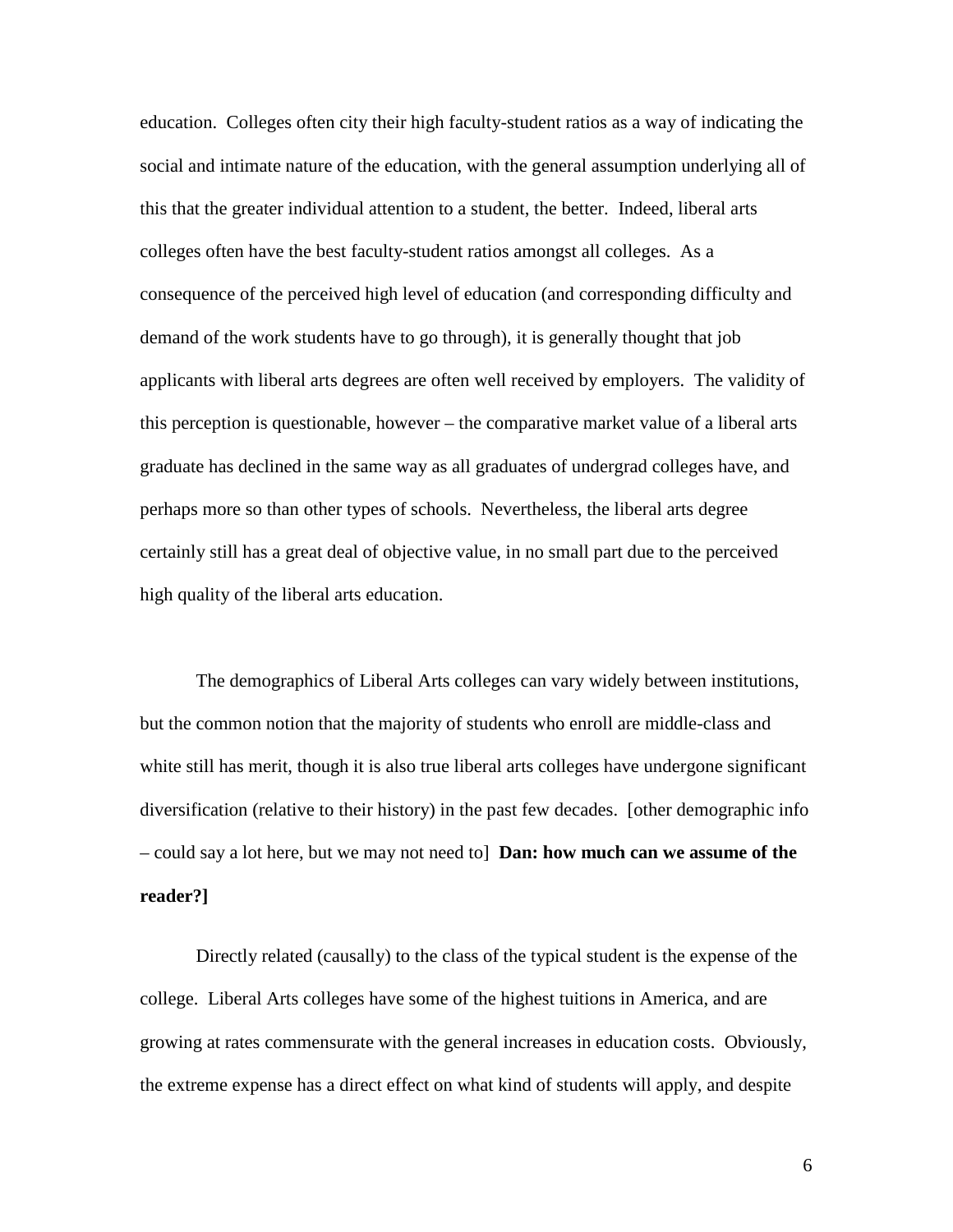the increasing availability of financial aid, many students from families without great financial resources will simply exclude expensive colleges from their list.

Consequentially, students of typically poorer ethnic or racial groups will be less likely to apply to such schools, simply because of their financial status.<sup>1</sup> Such self-selection issues will be detailed further below. [more characteristics? We could go on and on...]

#### *Characteristics of Typical Liberal Arts Students*

 $\overline{a}$ 

Liberal Arts college applicants, too, have typical characteristics, which is a major reason for the homogeneity of student culture both within and between colleges. Again, not every student will match the ideal type we are describing, but the majority of students will, per variable, match. $^{2}$ 

As stated, Liberal Arts colleges continue to consist of mostly white, and mostly middle class (especially upper-middle class) students – both largely due to the extreme expense of the education, though other reasons abound. Many other educational characteristics are related directly to these two. Far more students will be high school graduates than of the general population, and far more will have attended private schools and prep schools.

<sup>&</sup>lt;sup>1</sup> Though there may also be non-financial reasons why many of such students do not apply to liberal arts colleges.

<sup>&</sup>lt;sup>2</sup> When we say "characteristic," we are using the term very loosely, especially when describing how such characteristics promote certain choices (namely, the choice to apply or enroll in a Liberal Arts college) – race, class, interests, and status are all different types of categories (some of them are a part of the student, some a part of the society to which the student belongs), and have different types of effects on a students' decisions.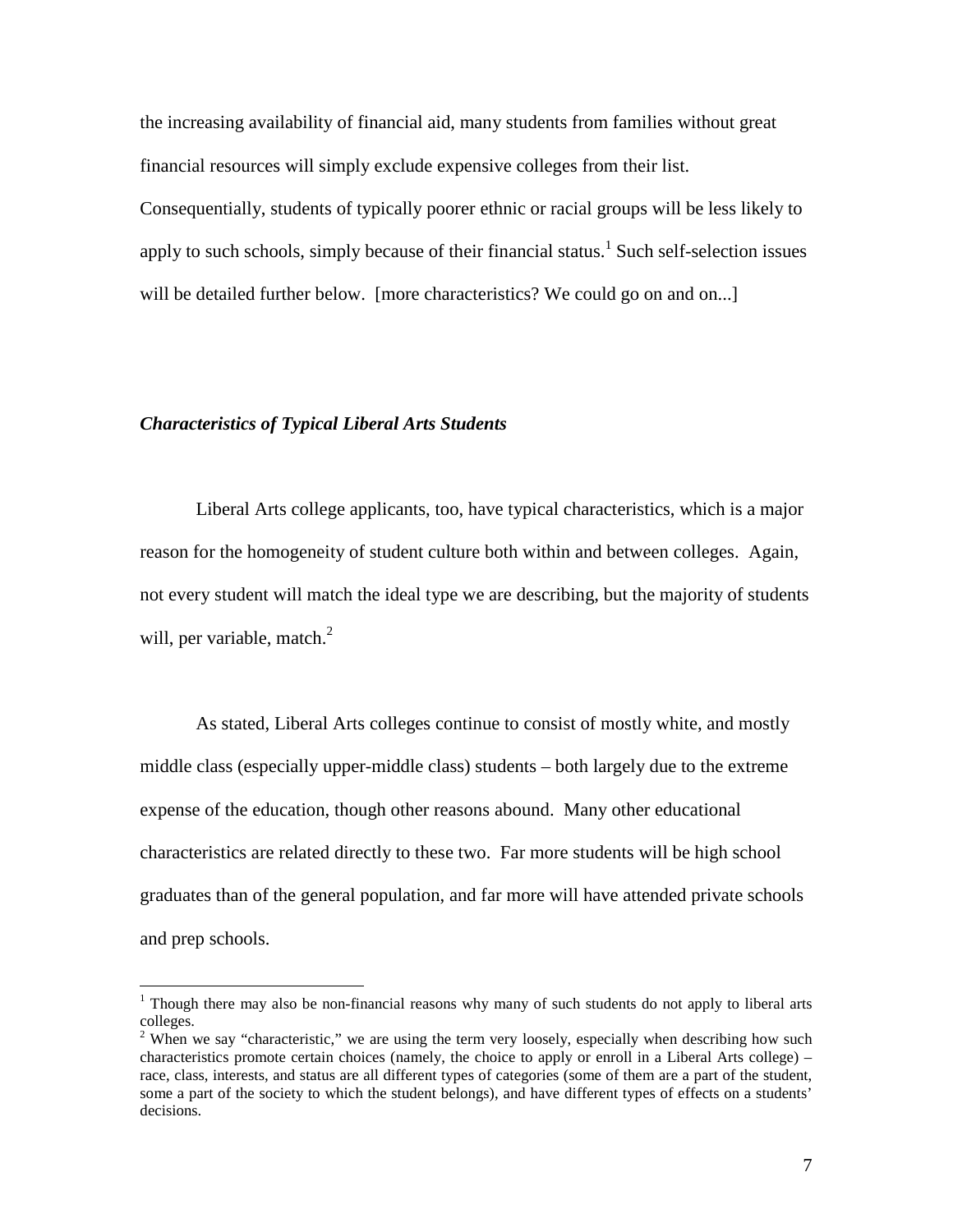Some characteristics of the personality and abilities of the student are also important (and are probably a direct consequence of the student having been raised in an upper middle class household, and being given an excellent pre-college education) – again, many of these may be quite obvious, but it is important to remember that a liberal arts college is, compared to other institutions, quite a unique and remarkable place, and this is largely due to the fact that certain types of people simply do not self-select (or are not selected) to attend. Liberal arts students typically either have an interest in academics and/or are able to do a good deal of academic work relatively well, and are familiar with the basics of a variety of academic topics such as mathematics, science, history, literature, and language. At the very least, they need to *appear* to have all of these characteristics to get into the school – success is another matter.

Again, related to their upbringing, a typical student will view their undergraduate degree as both a rite of passage, and as a gateway to personal success, at very least in terms of status and wealth. The degree is, in this regard, a *means* for the student, and one that is not just necessary, but expected of them. Indeed, not attending undergraduate college is unthinkable amongst the upper middle classes, and pre-college education (for some, even from pre-school!) is geared towards attaining a higher education. This does not, of course, determine what *type* of school the student will attend, but does differentiate them from the majority of the general population, for whom an undergraduate degree is not as much a taken for granted part of life.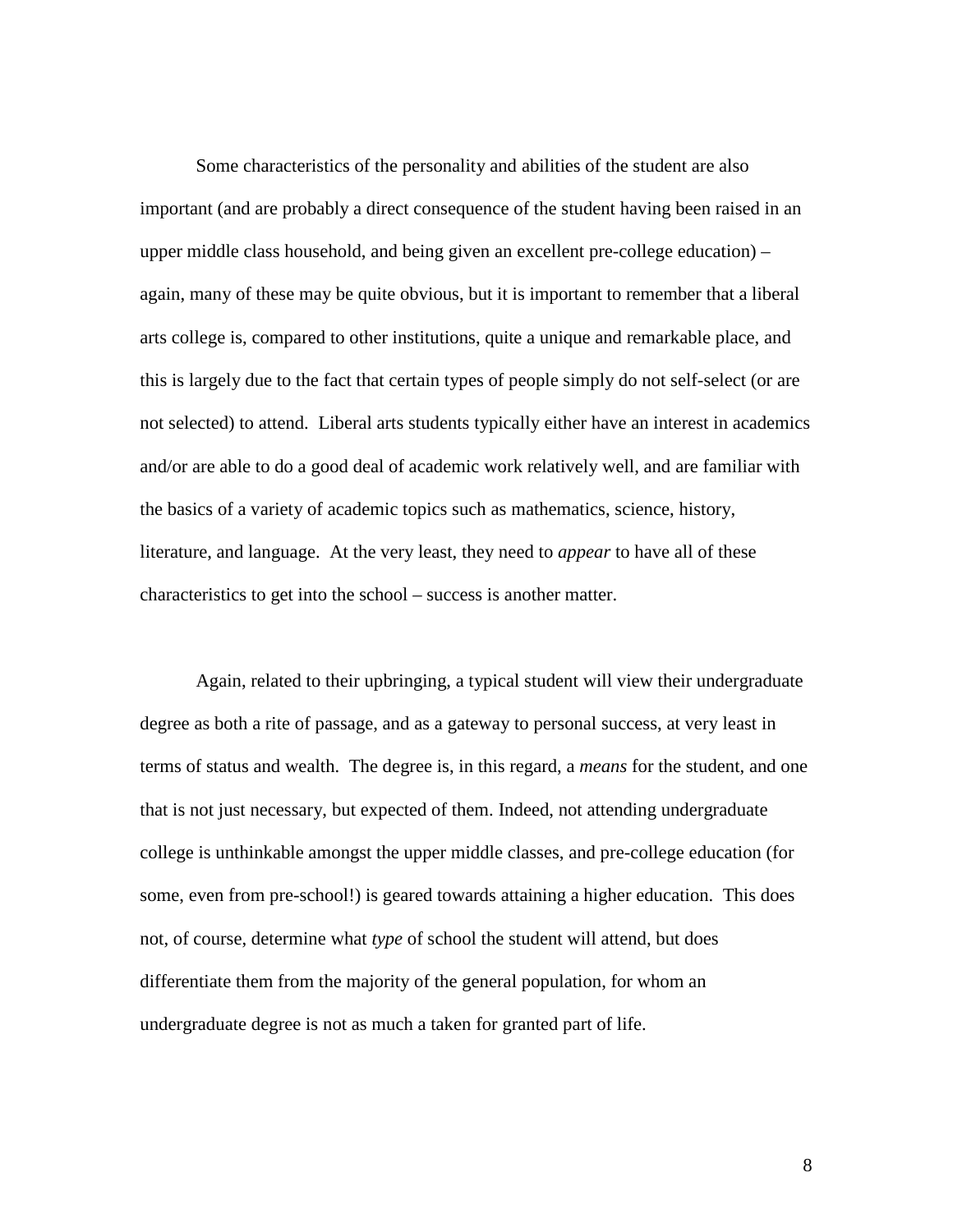It is important to note here that, for the many (though probably not majority of) students at a liberal arts college who do not belong to the upper middle class, an undergraduate degree is a means of social mobility  $-$  a way for the student to attain status and class above that of their parents.<sup>3</sup> It is likely that a great deal of class and status tension between students (probably at any college) emerges from or through these different attitudes towards their education.

 Up to this point, all the characteristics of an ideal type of liberal arts student we have listed are similar to those you would find at any elite college. Liberal Arts students, however, seem to want two things out of their college experience that they feel they probably would not have gotten elsewhere.

 First, Liberal Arts students want an intimate college experience, one in which they will not be drowned out in the masses of other student voices, nor where they will simply mix into the crowd of thousands. Related to this, they desire some degree of isolation or seclusion – though students complain about being far from cities, they also confessed that they wanted the feeling of a tight-knit community that can only come from the centralization of the community, and its separation from the surrounding area. Students regularly made such statements as:

 $\overline{a}$ 

<sup>3</sup> On a side note, though the value of the undergraduate education is decreasing (and hence, its ability to provide upwards mobility probably is too), it is unclear whether the increased availability of higher education to poorer families will trigger a shift in their corresponding attitudes towards higher education. In other words, it is not clear if middle and lower-middle classes will, to the same degree as the uppermiddle class does now, expect their children to attain an undergraduate degree, and even take it for granted.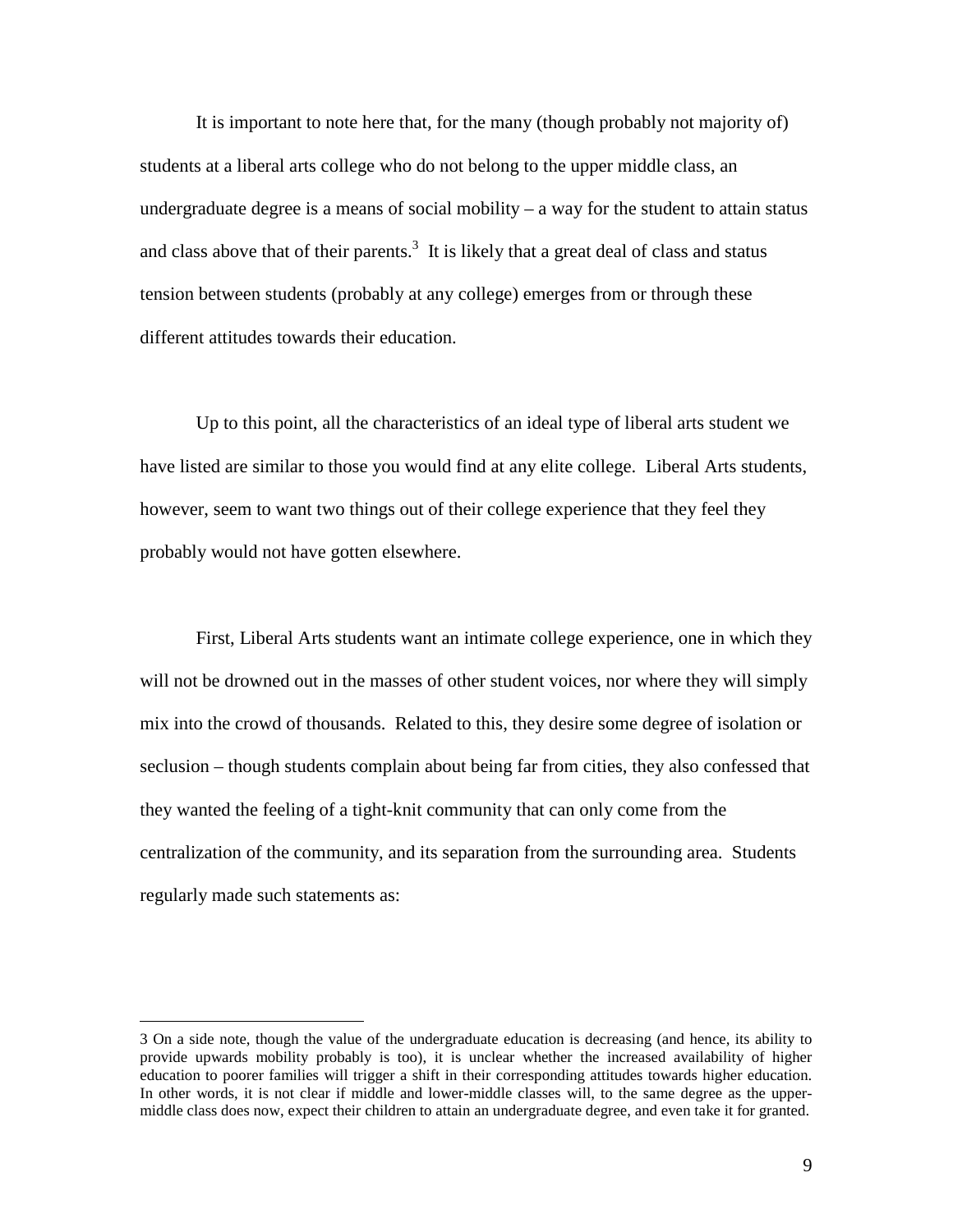I don't like having everything spread out. I really need a close community for me. I don't want to be trudging up a half-mile hill to get to class, I like having everything really close together. It feels more like a community when things are together. [Sarah 01-02]

The best things, I think Hamilton's size is definitely a very big asset to the school in that it's so small and you can really get to know everyone. You get to know your professors, and you can go to their houses, and you can go to their offices all the time. I think that's really a huge part of the school. The worst thing I think is its size too. Like its just people become, you get limited by the amount of diversity on campus, and it's very easy to form cliques. It's a paradox. Its size is it's biggest asset and greatest downfall. [Harry Potter 01-02]

In large universities and city and state schools, the student becomes "lost," as the size of the institution drowns out the individual, while at the same time it prevents professors from being able to engage their students closely:

I didn't really want to be a number, and I wanted to have better interactions with professors. I didn't want to be taught by a TA... I just figured that I would probably feel more comfortable in a smaller environment. [Liz 01-02]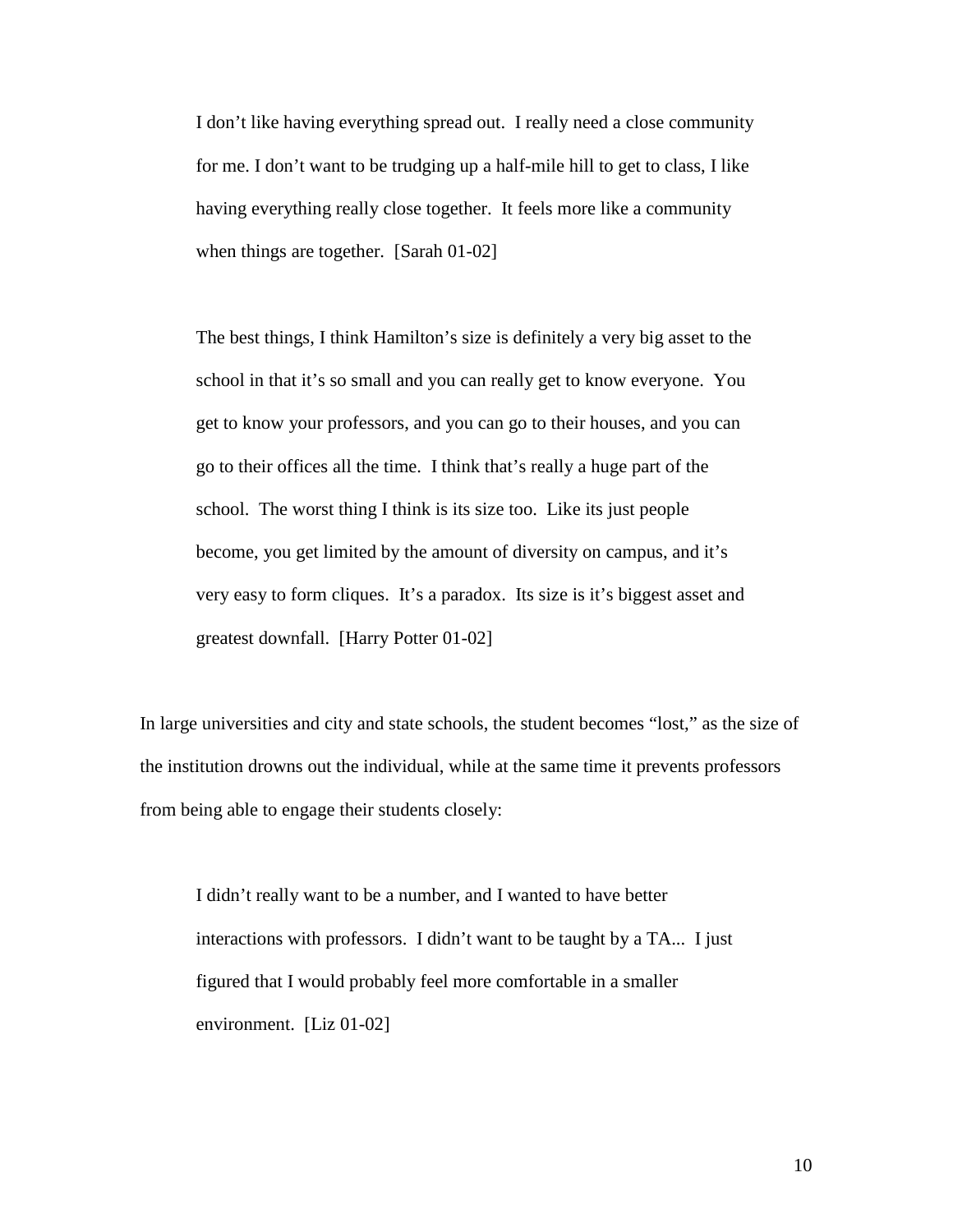S: My parents were very against me going to a big school because they both went SUNY Albany and they were very against the "factory education".

I: By factory like education, you mean?

S: Enormous lecture rooms with teachers who will never know your name, and then your seat number maybe.

I: What does liberal arts mean to you then?

S: It means that I can concentrate on what I want to concentrate: history, sociology, [and do] all that kind of stuff that I care about without having to solve Calculus equations. [Sasha Smith 01-02]

Students mention a variety of social reasons for choosing liberal arts colleges, and nearly all of them can be reduced to the notion of a close community where most people know, or "sorta know" everyone, and where students can engage professors and each other on a one-to-one basis easily and comfortably.

 Second, Liberal Arts students want a curriculum that doesn't force them to decide on their life course (at least, not yet). Few students, upon their last year of high school, know exactly what they want to do with the rest of their lives, and so a school with a relaxed, open, broad curriculum, that offers a flexible degree that will be appreciated by a variety of types of employers is extremely attractive. Examples from students abound.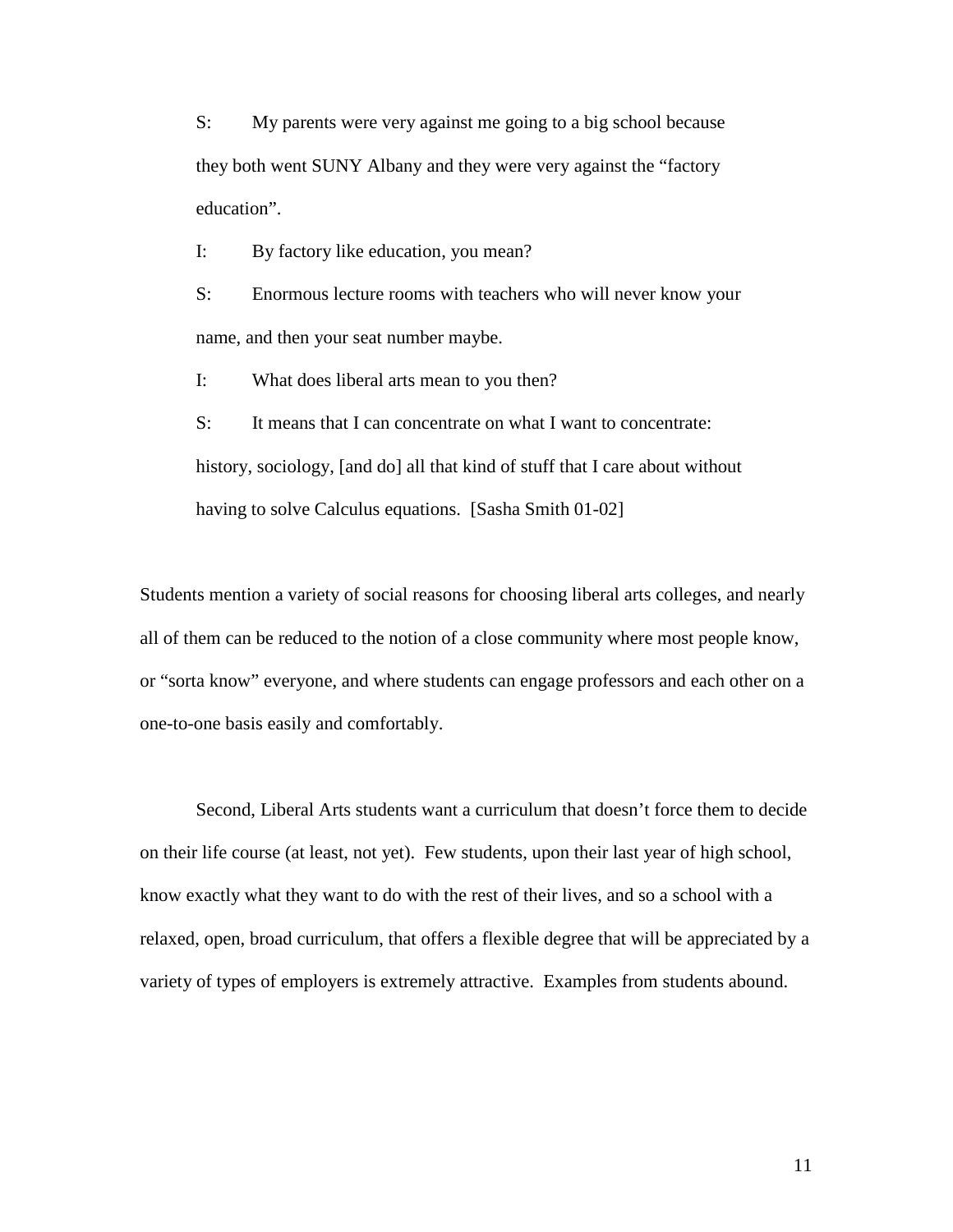I can keep my options open, have a lot of choices, and that there's a lot of like different paths I could take, and it doesn't like restrict me from doing like what I want to do. [Katie 02-03]

I don't like the idea of like core curriculum, so the fact that they want to narrow it down, that's basically very attractive. [James 01-02]

I have teachers who also graduated from schools like this. They said you learn everything at a liberal arts college, and you might go to business school and not even like business school, and you're stuck there for four years. I can always, you know, change my major at the last minute. Right now, I'm learning a little bit of everything. [John 01-02]

I applied to a lot of liberal arts schools because like just because like it seems like people are switching jobs so much these days, it's probably better like to know a lot about like everything instead of like being really concentrated in one subject. [Anne 01-02]

[Liberal Arts schools are] kind of open, you know, like one of the things that discouraged me from applying to any larger schools was having to apply to a specific school within a university. Like you'd have to apply to the, I don't know, I don't know how it really works but if say there's a large university, you have to apply to a certain section of it. Maybe you'll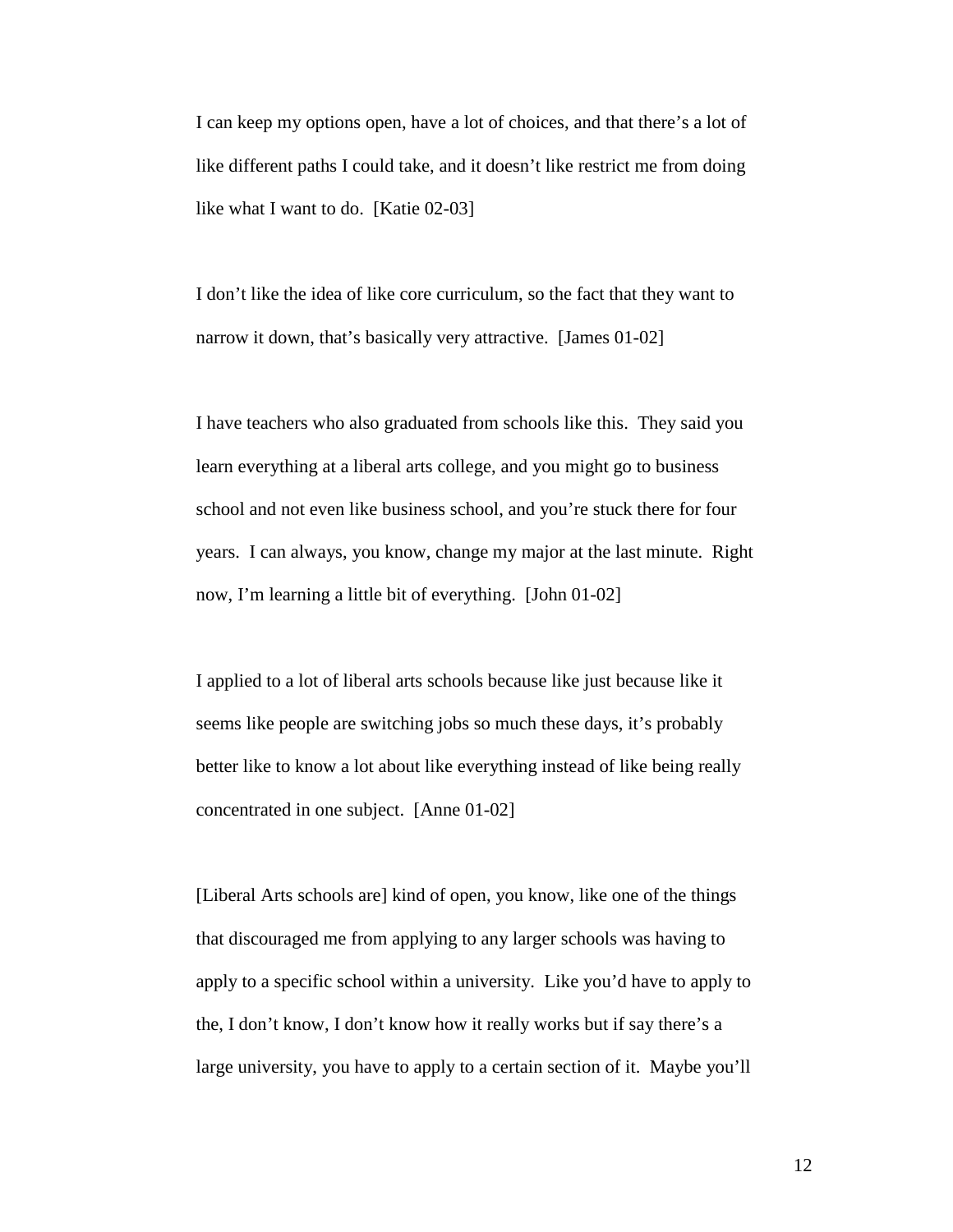get in, and maybe you won't. If you want to maybe change your major, you'd have to transfer into a different school within the university. Liberal arts was good because it afforded the opportunity to, you know, try a lot of different things before I had to declare what I wanted to do. [Frank 01-02]

Well, like just a chance to study everything, like anything. Like even while you make, like I have a friend at Syracuse who's in the architecture program. She's not taking anything but architecture. She's in the architecture school for five years, and she lives in the studio. Like she doesn't like, you know, take anything else. And here, I mean I'm taking everything under the sun, like I took Anthropology. I didn't even know what that was when I took it. [Susie Johnston 01-02]

S: I wanted to go to liberal arts because I had no idea what I wanted to major in. And so I was just leaving my options open.

I: Okay. And so if you were going to think about how you would explain it, or how you would categorize liberal arts, or define it, like how would you explain that?

S: I guess it would be an education program that allows you to take classes in every, and any, department that you want, and focus on something later in your school and career where you don't have to decide in the beginning. [Carrie 01-02]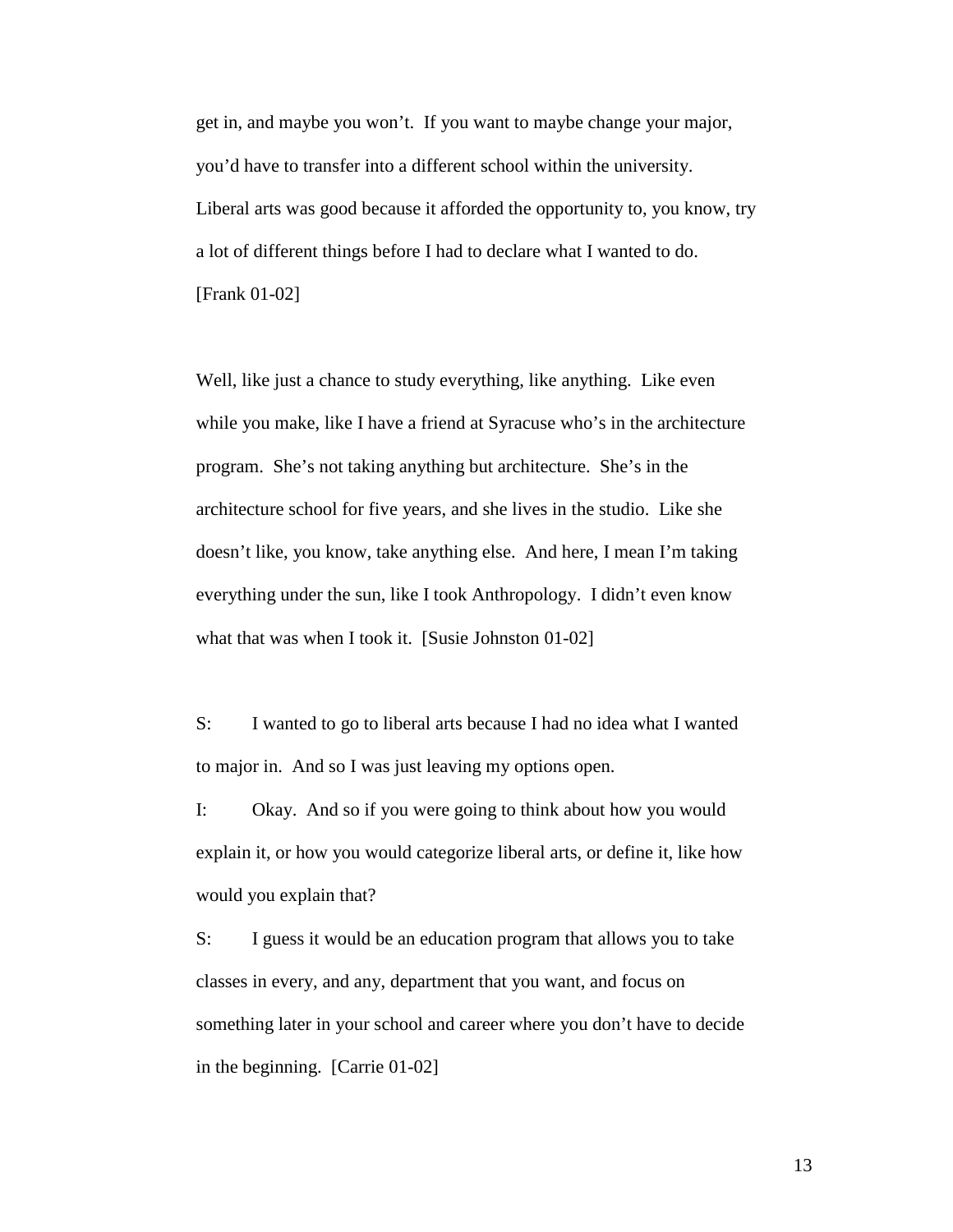Despite the fact that, as many students recognize, being a jack of all trades might make them a master of none, students do not yet feel prepared enough to make such large decisions, and a liberal arts education provides them with a way to defer their decision and explore a variety of fields, both in and beyond college.

### *Effects of the Characteristics of Liberal Arts Colleges and Students*

 While the degree of uniformity amongst students will vary widely by college, and the characteristics of colleges will too vary widely, there is still a significant amount of homogeneity between and within Liberal Arts colleges – far more so than most state schools, and probably more so than in the elite, large universities.

 The internal homogeneity of colleges, and deviations from it, have a profound and direct effect on the culture and academics of the school. To some degree, the culture of these schools mirror the status and class struggles of American society, though the specific ways in which these issues play out are unique, often unique to specific institutions. Class and status struggles lie behind issues such as society membership, academic achievement, and the voluntary segregation by race, ethnicity, and class that has become so familiar in school cafeterias at every level of education.